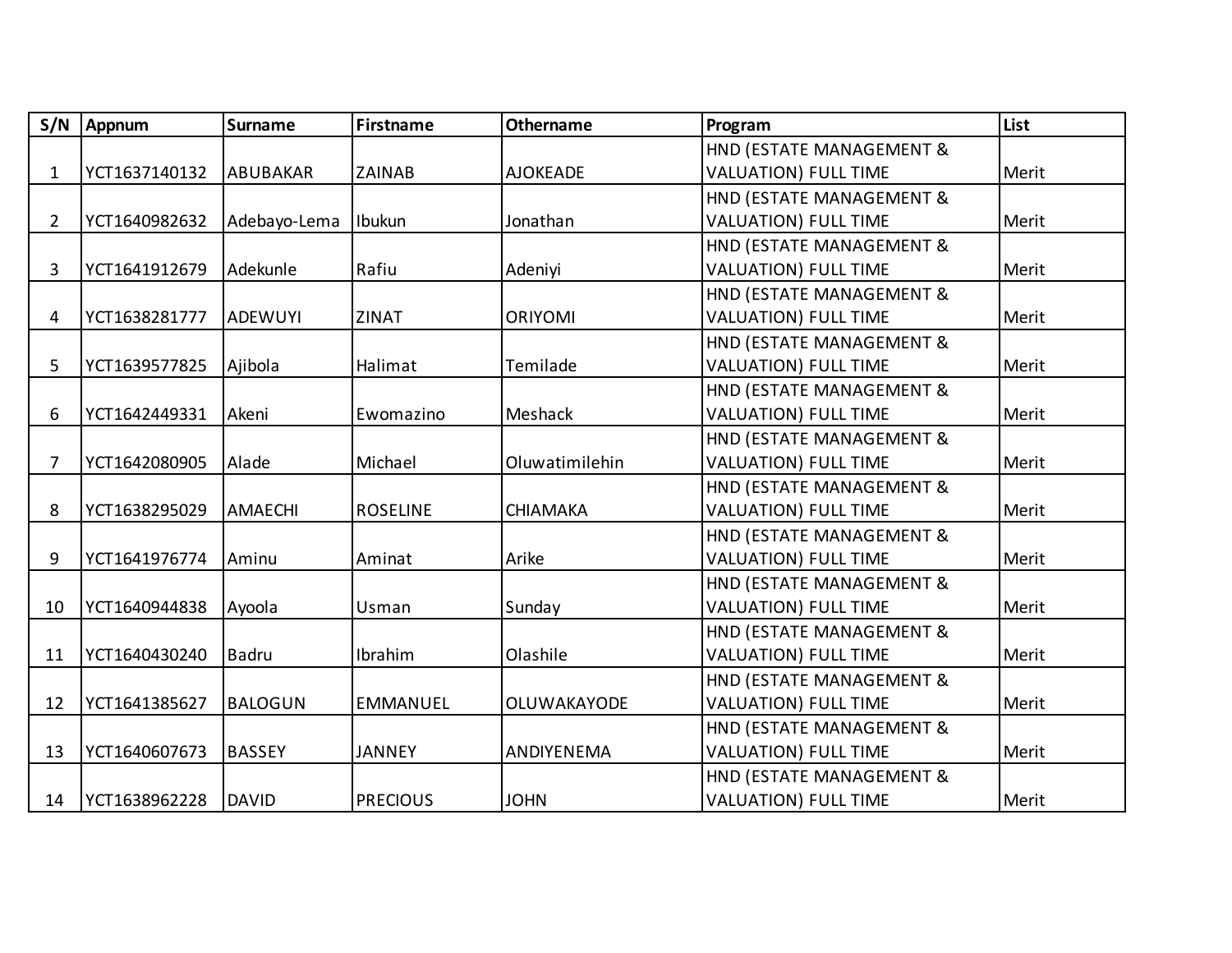|    |               |                  |                       |                   | HND (ESTATE MANAGEMENT &    |       |
|----|---------------|------------------|-----------------------|-------------------|-----------------------------|-------|
| 15 | YCT1644221423 | <b>EHINOLA</b>   | <b>BALIKIS</b>        | AFOLASHADE        | <b>VALUATION) FULL TIME</b> | Merit |
|    |               |                  |                       |                   | HND (ESTATE MANAGEMENT &    |       |
| 16 | YCT1643025726 | Ekeocha          | Chidinma              | Stephine          | <b>VALUATION) FULL TIME</b> | Merit |
|    |               |                  |                       |                   | HND (ESTATE MANAGEMENT &    |       |
| 17 | YCT1644530382 | <b>ELEGUNDE</b>  | <b>MOTOLANI</b>       | ANIKE             | <b>VALUATION) FULL TIME</b> | Merit |
|    |               |                  |                       |                   | HND (ESTATE MANAGEMENT &    |       |
| 18 | YCT1637946452 | Fakua            | Olanrewaju            | Abiodun           | <b>VALUATION) FULL TIME</b> | Merit |
|    |               |                  |                       |                   | HND (ESTATE MANAGEMENT &    |       |
| 19 | YCT1645775188 | <b>FASASI</b>    | ABDMUIZZ              | <b>ADERINSOLA</b> | <b>VALUATION) FULL TIME</b> | Merit |
|    |               |                  |                       |                   | HND (ESTATE MANAGEMENT &    |       |
| 20 | YCT1641977522 | <b>IBRAHIM</b>   | <b>MARIAM</b>         | <b>ELEOJO</b>     | <b>VALUATION) FULL TIME</b> | Merit |
|    |               |                  |                       |                   | HND (ESTATE MANAGEMENT &    |       |
| 21 | YCT1647590567 | Igbinadalor      | Aishat                | Linda             | <b>VALUATION) FULL TIME</b> | Merit |
|    |               |                  |                       |                   | HND (ESTATE MANAGEMENT &    |       |
| 22 | YCT1643184717 | Igboanugo        | Vivian                | chinelo           | <b>VALUATION) FULL TIME</b> | Merit |
|    |               |                  |                       |                   | HND (ESTATE MANAGEMENT &    |       |
| 23 | YCT1640805912 | Kaffo            | Damilola              | Ibrahim           | <b>VALUATION) FULL TIME</b> | Merit |
|    |               |                  |                       |                   | HND (ESTATE MANAGEMENT &    |       |
| 24 | YCT1637154643 | <b>OBI OSEDE</b> | <b>JEREMIAH</b>       | <b>OGHENEKARO</b> | <b>VALUATION) FULL TIME</b> | Merit |
|    |               |                  |                       |                   | HND (ESTATE MANAGEMENT &    |       |
| 25 | YCT1641410965 | Obiyo            | <b>Martins</b>        | Ifeanyi           | <b>VALUATION) FULL TIME</b> | Merit |
|    |               |                  |                       |                   | HND (ESTATE MANAGEMENT &    |       |
| 26 | YCT1636640280 | <b>OIO</b>       | OLUWADAMILOLA YETUNDE |                   | <b>VALUATION) FULL TIME</b> | Merit |
|    |               |                  |                       |                   | HND (ESTATE MANAGEMENT &    |       |
| 27 | YCT1636706413 | <b>OKPERE</b>    | <b>ONOME</b>          | <b>MARIA</b>      | <b>VALUATION) FULL TIME</b> | Merit |
|    |               |                  |                       |                   | HND (ESTATE MANAGEMENT &    |       |
| 28 | YCT1643032438 | <b>OLAJIDE</b>   | <b>TOLUWALOPE</b>     | <b>CHRISTIANA</b> | <b>VALUATION) FULL TIME</b> | Merit |
|    |               |                  |                       |                   | HND (ESTATE MANAGEMENT &    |       |
| 29 | YCT1641636594 | <b>OLATUNJI</b>  | <b>FUNMILOLA</b>      | <b>KEHINDE</b>    | <b>VALUATION) FULL TIME</b> | Merit |